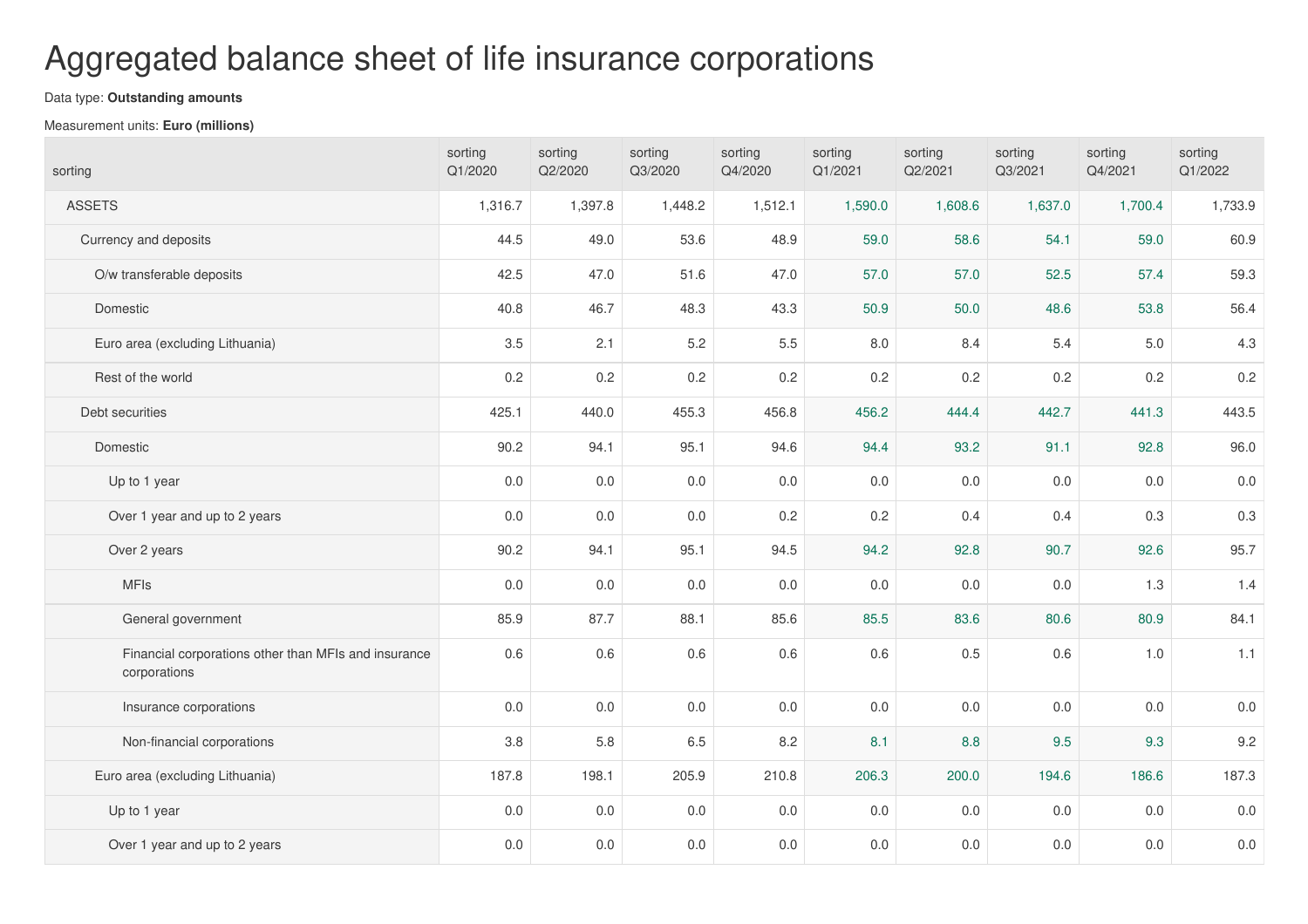| sorting                                                              | sorting<br>Q1/2020 | sorting<br>Q2/2020 | sorting<br>Q3/2020 | sorting<br>Q4/2020 | sorting<br>Q1/2021 | sorting<br>Q2/2021 | sorting<br>Q3/2021 | sorting<br>Q4/2021 | sorting<br>Q1/2022 |
|----------------------------------------------------------------------|--------------------|--------------------|--------------------|--------------------|--------------------|--------------------|--------------------|--------------------|--------------------|
| Over 2 years                                                         | 187.8              | 198.1              | 205.9              | 210.8              | 206.3              | 200.0              | 194.6              | 186.6              | 187.3              |
| <b>MFIs</b>                                                          | 22.8               | 24.1               | 24.7               | 26.8               | 27.2               | 27.2               | 23.8               | 18.9               | 18.5               |
| General government                                                   | 128.1              | 132.4              | 137.7              | 140.7              | 133.7              | 128.5              | 125.9              | 121.0              | 120.6              |
| Financial corporations other than MFIs and insurance<br>corporations | 13.5               | 15.8               | 13.2               | 15.7               | 15.8               | 16.2               | 17.2               | 18.8               | 21.0               |
| Insurance corporations                                               | 0.0                | $0.0\,$            | 0.0                | $0.0\,$            | 2.1                | 2.1                | 2.1                | 2.1                | 2.0                |
| Non-financial corporations                                           | 23.4               | 25.8               | 30.2               | 27.5               | 27.4               | 26.1               | 25.6               | 25.8               | 25.2               |
| Rest of the world                                                    | 147.1              | 147.9              | 154.2              | 151.3              | 155.5              | 151.1              | 157.0              | 161.8              | 160.1              |
| Loans                                                                | 8.5                | 8.9                | $8.6\,$            | 8.7                | 9.7                | 8.5                | 8.4                | 13.9               | 14.0               |
| Domestic                                                             | 0.0                | $0.0\,$            | 0.0                | $0.0\,$            | 0.0                | 0.0                | $0.0\,$            | $0.0\,$            | 0.4                |
| Euro area Member States other than domestic                          | 5.9                | 6.2                | 6.2                | 6.2                | 7.2                | 7.2                | 7.2                | 10.7               | 10.4               |
| Rest of the world                                                    | 2.6                | 2.7                | 2.4                | 2.4                | 2.6                | 1.3                | 1.3                | 3.1                | 3.2                |
| Equity                                                               | 34.5               | 36.1               | 36.3               | 36.9               | 41.1               | 42.4               | 43.7               | 43.8               | 77.6               |
| Listed shares                                                        | 1.1                | 1.3                | 1.3                | 2.6                | 3.1                | 3.8                | 4.6                | 4.6                | 21.8               |
| Domestic                                                             | 0.2                | 0.3                | 0.3                | 1.2                | 1.6                | 1.9                | 2.1                | 2.1                | 19.4               |
| Euro area (excluding Lithuania)                                      | 0.7                | 0.9                | 0.9                | 1.1                | 0.5                | 0.8                | 1.0                | 1.1                | 1.2                |
| Rest of the world                                                    | 0.2                | 0.2                | 0.1                | 0.3                | 1.0                | $1.0$              | 1.6                | 1.4                | 1.2                |
| Non-listed shares                                                    | 15.9               | 15.8               | 14.7               | 14.7               | 17.4               | 18.7               | 18.2               | 18.6               | 37.0               |
| Domestic                                                             | 3.8                | $3.8\,$            | 3.7                | 3.7                | 4.0                | 4.0                | 4.0                | 3.5                | 21.6               |
| Euro area (excluding Lithuania)                                      | 4.4                | 4.3                | $3.2\,$            | $3.3\,$            | 5.0                | $5.5\,$            | 4.9                | $5.0$              | $5.0\,$            |
| Rest of the world                                                    | 7.7                | 7.7                | 7.7                | 7.7                | 8.4                | 9.2                | 9.2                | 10.2               | 10.4               |
| Other equity                                                         | 17.5               | 18.9               | 20.2               | 19.6               | 20.6               | 20.0               | 20.9               | 20.6               | 18.8               |
| Domestic                                                             | $0.0\,$            | $0.0\,$            | $0.0\,$            | $0.0\,$            | 0.0                | $0.0\,$            | 0.0                | 0.0                | $0.0\,$            |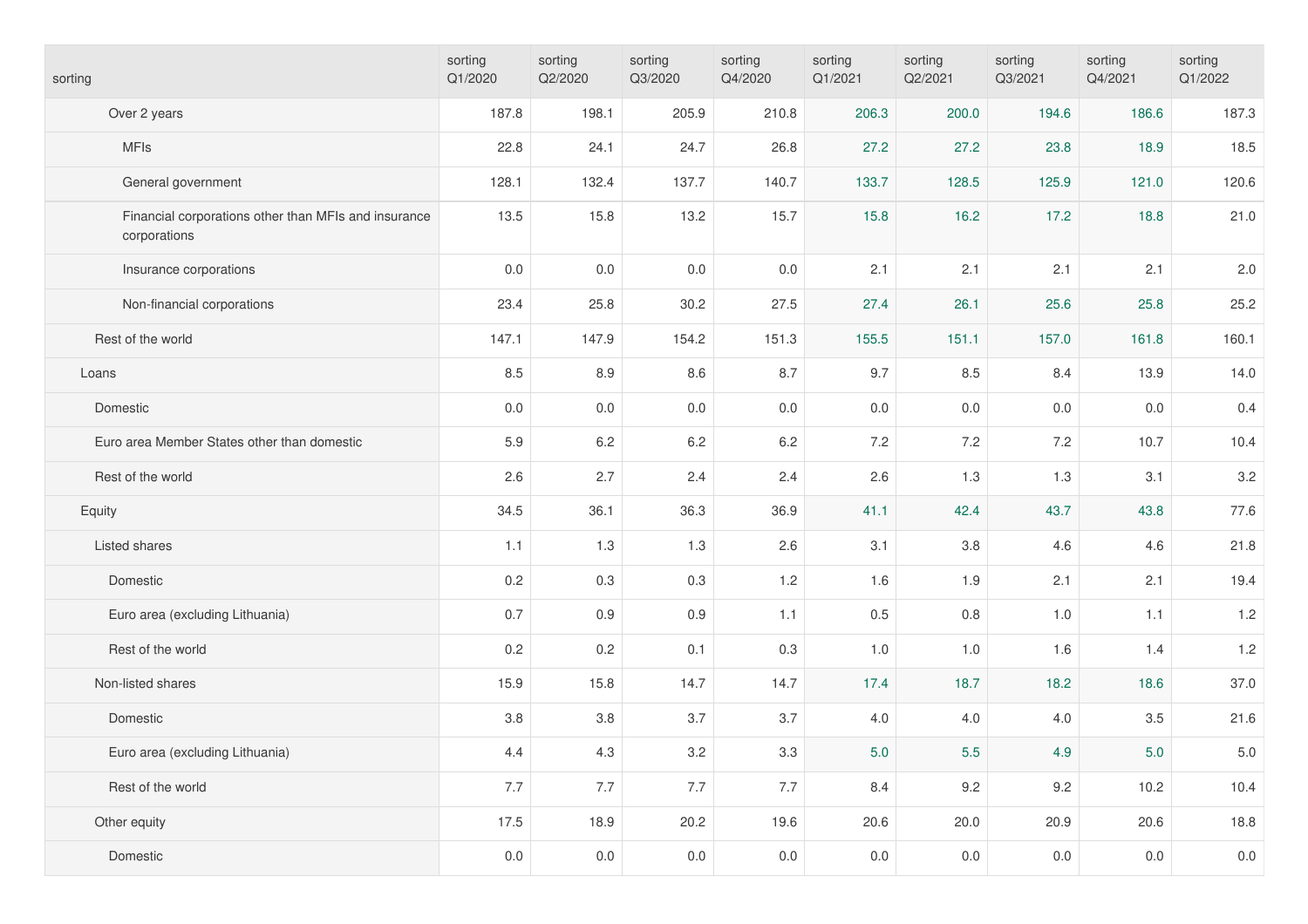| sorting                                         | sorting<br>Q1/2020 | sorting<br>Q2/2020 | sorting<br>Q3/2020 | sorting<br>Q4/2020 | sorting<br>Q1/2021 | sorting<br>Q2/2021 | sorting<br>Q3/2021 | sorting<br>Q4/2021 | sorting<br>Q1/2022 |
|-------------------------------------------------|--------------------|--------------------|--------------------|--------------------|--------------------|--------------------|--------------------|--------------------|--------------------|
| Euro area (excluding Lithuania)                 | 16.6               | 18.9               | 20.2               | 19.6               | 20.6               | 20.0               | 20.9               | 20.6               | 18.8               |
| Rest of the world                               | 0.9                | 0.0                | $0.0\,$            | 0.0                | 0.0                | 0.0                | 0.0                | 0.0                | 0.0                |
| Investment funds shares/units                   | 797.3              | 856.4              | 887.5              | 955.5              | 1,022.0            | 1,052.6            | 1,083.9            | 1,139.4            | 1,134.2            |
| MMF investment fund shares/units                | 3.0                | 2.7                | 2.7                | 2.3                | 2.3                | 13.0               | 6.5                | 5.3                | 3.5                |
| Non-MMF investment fund shares/units            | 794.3              | 853.7              | 884.8              | 953.2              | 1,019.7            | 1,039.6            | 1,077.4            | 1,134.1            | 1,130.7            |
| Domestic                                        | 12.7               | 13.8               | 14.3               | 15.5               | 16.8               | 9.1                | 8.6                | 8.5                | 19.5               |
| Euro area (excluding Lithuania)                 | 780.7              | 838.4              | 869.2              | 936.2              | 1,001.3            | 1,028.7            | 1,067.0            | 1,086.1            | 1,064.4            |
| Rest of the world                               | 1.0                | 1.5                | 1.3                | 1.4                | 1.7                | 1.8                | 1.8                | 39.5               | 46.8               |
| Equity funds shares/units                       | 373.1              | 414.0              | 433.6              | 471.2              | 519.8              | 547.5              | 560.1              | 568.5              | 567.7              |
| Bond funds shares/units                         | 209.1              | 223.9              | 232.9              | 256.4              | 264.4              | 252.4              | 276.0              | 289.8              | 285.2              |
| Mixed funds shares/units                        | 188.7              | 192.9              | 194.7              | 198.1              | 205.7              | 208.1              | 209.1              | 237.4              | 238.3              |
| Real estate funds shares/units                  | 11.6               | 11.9               | 13.5               | 15.5               | 17.2               | 18.8               | 19.0               | 24.7               | 25.0               |
| Hedge funds shares/units                        | 1.4                | 1.4                | 1.3                | 1.3                | 1.3                | 1.3                | 1.3                | 1.3                | 1.3                |
| Other funds shares/units                        | 10.5               | 9.5                | 8.7                | 10.6               | 11.3               | 11.5               | 11.9               | 12.4               | 13.1               |
| <b>Financial derivatives</b>                    | 0.0                | 0.0                | 0.0                | 0.0                | 0.0                | 0.0                | 0.0                | 0.0                | 0.0                |
| Insurance technical reserves and related claims | $-7.8$             | $-7.1$             | $-7.0$             | $-7.2$             | $-11.4$            | $-12.8$            | $-12.5$            | $-12.5$            | $-12.5$            |
| Non-financial assets                            | 3.0                | 3.1                | 3.4                | 3.4                | 3.3                | 3.0                | 2.7                | 2.9                | 2.9                |
| Remaining assets                                | 11.5               | 11.3               | 10.5               | 9.1                | 10.1               | 11.9               | 14.0               | 12.8               | 13.3               |
| <b>LIABILITIES</b>                              | 1,316.7            | 1,397.8            | 1,448.2            | 1,512.1            | 1,590.0            | 1,608.6            | 1,637.0            | 1,700.4            | 1,733.9            |
| Debt securities issued and loans received       | 2.8                | 3.6                | 5.4                | 3.6                | 2.9                | 2.7                | 2.7                | 2.9                | $3.5\,$            |
| Equity                                          | 353.6              | 374.4              | 393.5              | 383.0              | 399.1              | 405.5              | 420.4              | 425.5              | 478.2              |
| Insurance technical reserves                    | 914.1              | 962.7              | 989.6              | 1,038.5            | 1,094.0            | 1,129.6            | 1,138.8            | 1,169.8            | 1,152.6            |